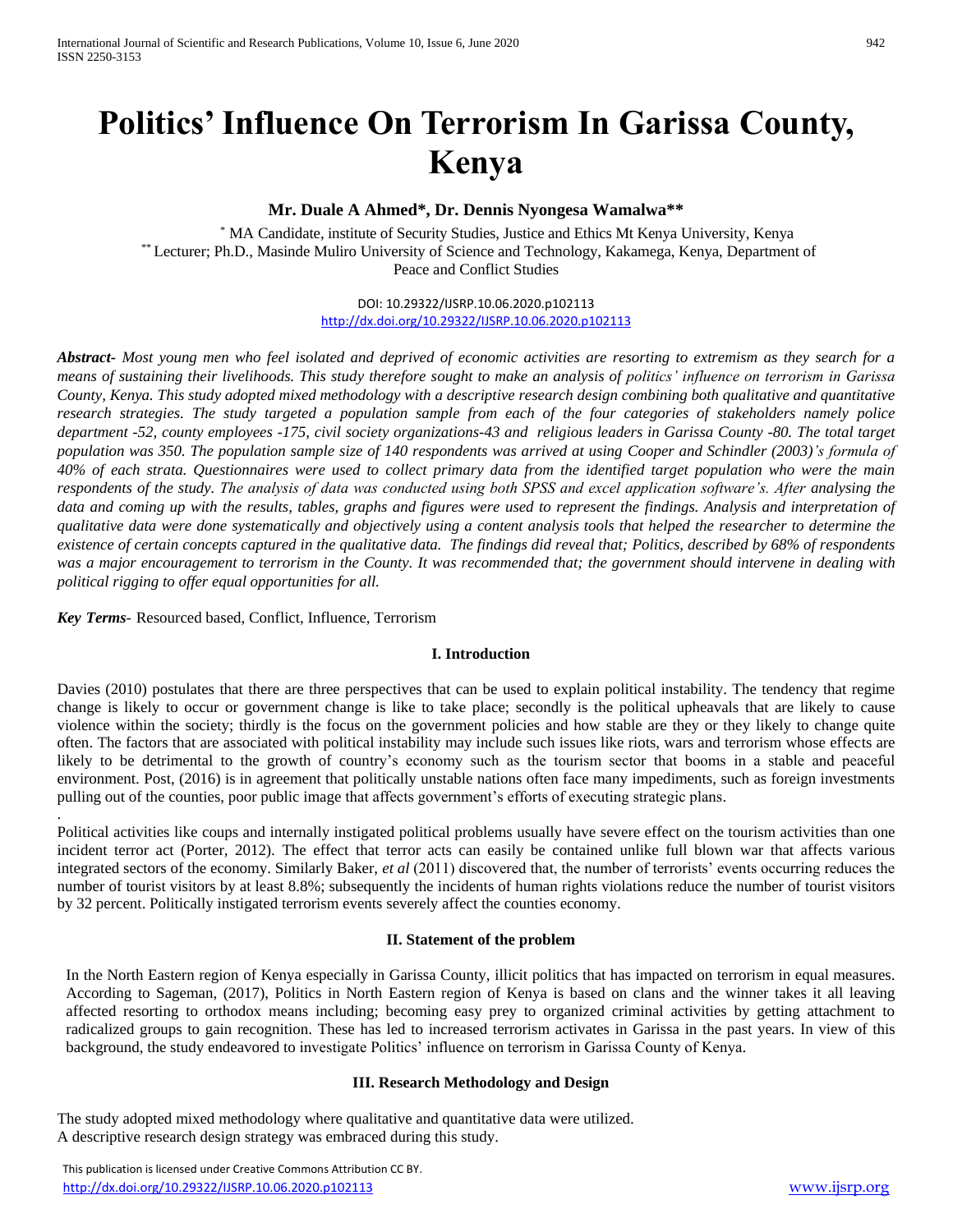## **3.1 Location of the Study**

This study was carried out in Garissa County. The county was formerly the headquarters of North eastern province before the promulgation of the constitution which established counties. The choice of study location was picked by the researcher because the county has over time experienced the biggest number of terror related incidents than any other part of the country due to political influence.

# **3.2 Target population**

The studys' target population was 350 representatives drawn from four gatecories including police department 52, County workrs (clan elders, village elders, assistant chiefs, chiefs, department of water, ICT, lands, housing and County gorvenres office) 175, Civil society organizations 43 and religious leaders (Islamic / Christians) 80. Out of the 350 total populce, 140 respondents of Garissa County were sampled.

# **3.3. Determination of the Study Sample and Size**

The researcher sampled 40% of each strata of the entire population of 350. Thus, the total number that participated in the study was a sample of 140 respondents. As indicated by Cooper and Schindler (2003) a sample above 10% of the population as in this study is appropriate and representative. The study utilized stratified random sampling method since the number of the population of interest was not homogeneous.

The researcher employed Cooper & Schindler's (2006) formula for calculation of sample size for the respondents as indicated in table 3.1

# **Table 3. 1:Sample size**

| <b>Stratas</b>          | <b>Target population</b> | Sample percentage | <b>Sample size</b> |
|-------------------------|--------------------------|-------------------|--------------------|
| Police Department       |                          | 0.4               |                    |
| <b>County Residents</b> | 175                      | 0.4               | 70                 |
| Civil Society           | 43                       | 0.4               |                    |
| Religious Leaders       | 80                       | 0.4               | 32                 |
| <b>Total</b>            | 350                      | 0.4               | 140                |

# **Source: Researcher 2019**

# **3.4. Data Collection Instruments**

The study used the designed questionnaire forms administered to respondents to collect qualitative data. Open-ended questions in the questionnaire represented qualitative data while closed ended questions in the questionnaire represented quantitative data. Collected data provided an in-depth understanding of the fundamental issues that the study sought to unravel.

# **3.5. Validity and Reliability of data instruments**

The researcher used content validity so as to ascertain whether the tools measured what was stated in the objectives. This was done through cross checking with the supervisors. In this study, a valid measure of 0.5 was acceptable as in spearman correlation coefficient.

Test and retest techniques where used to check reliability of the same data instrument which was administered twice to the same respondents after a period of 2 weeks. After the research instrument had yielded the same results the researcher went ahead and administered them to the selected samples in Garrissa County, Kenya.

# **IV. Findings**

The study's objective was to investigate the influence of politics on terrorism in Garissa County. The researcher sought to determine the respondent's opinion on whether politics influences terrorism in Garissa County and its extent. Table 4.1 shows findings **Table 4. 1: Influence of politics on terrorism in Garissa County**

|          | $ -$ | $\frac{6}{6}$ |
|----------|------|---------------|
| $\rm No$ | 35   | 34            |
| Yes      | 68   | 66            |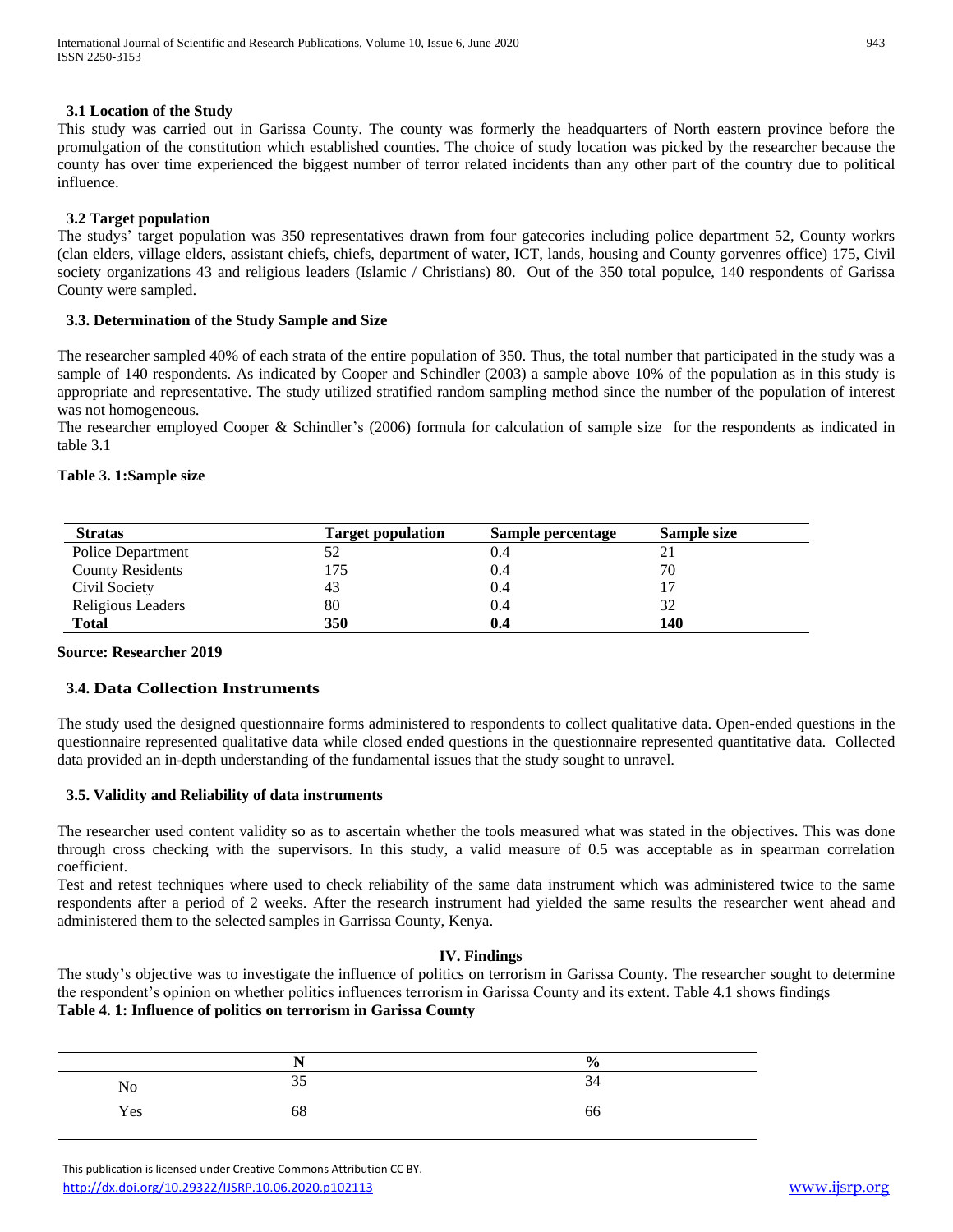## **Source: Field data, 2020**

The findings in table 4.1 indicated that 68% of the respondents agreed to the notion that politics have an upper hand when it comes to terrorism. A respondent argued;

Garissa's politics is a battle between clans where each one is showing it's mighty over the other. It has nothing to do with terrorism or an act of terror. Kenyan politics, whoever wins an election takes 98% of stakes for jobs and hence leave out others and out of anger and desperation, youth seek alternative livelihood and get radicalized easily (Source: Religious leaders 2020).

Responds at a point believed that Politics create tribalism, conflicts and later it widens into terrorism in the country. Further, Council of Imams had this to say,

Politicians are using youths to fight in any way and terrorism is not an exception and in Garissa, the clan that wins an election takes 98% of good jobs and hence leaves out others. Out of anger and desperation, youths see alternative livelihood in radicalization. Again, sometimes they do it to discourage the winning clan and make leadership difficult. Politicians who are opposed to an establishment/regime may plan to wreak havoc in a nation through terrorist groups. It might be a way of settling political score for a defeated candidate (Source: Council of Imams 2020)

The findings further revealed 34% of the respondents never agreed to the notion that politics have an upper hand in terrorist activities. *"Politics is clan based not ideology based and that no politician propagates terrorism or terrorists' acts".* A religious leader concurred with these sentiments;

I hold the view that politics has nothing to do with terrorism in Garissa; this is so because of the fact that no politician propagates terrorism. Our leaders unanimously discourage anything to do with terrorism in the region (Source: Religious leaders 2020).

They argued that politics of Garissa County is purely a supremacy battle and so it has nothing to do with terrorism and their leaders unanimously discourage anything to do with terrorism in the region. Politics and terrorism are two different spheres of life and they cannot influence each other.

The findings in figure 4.1 were the respondents' agreement to what extent politics influence terrorism in Garissa County.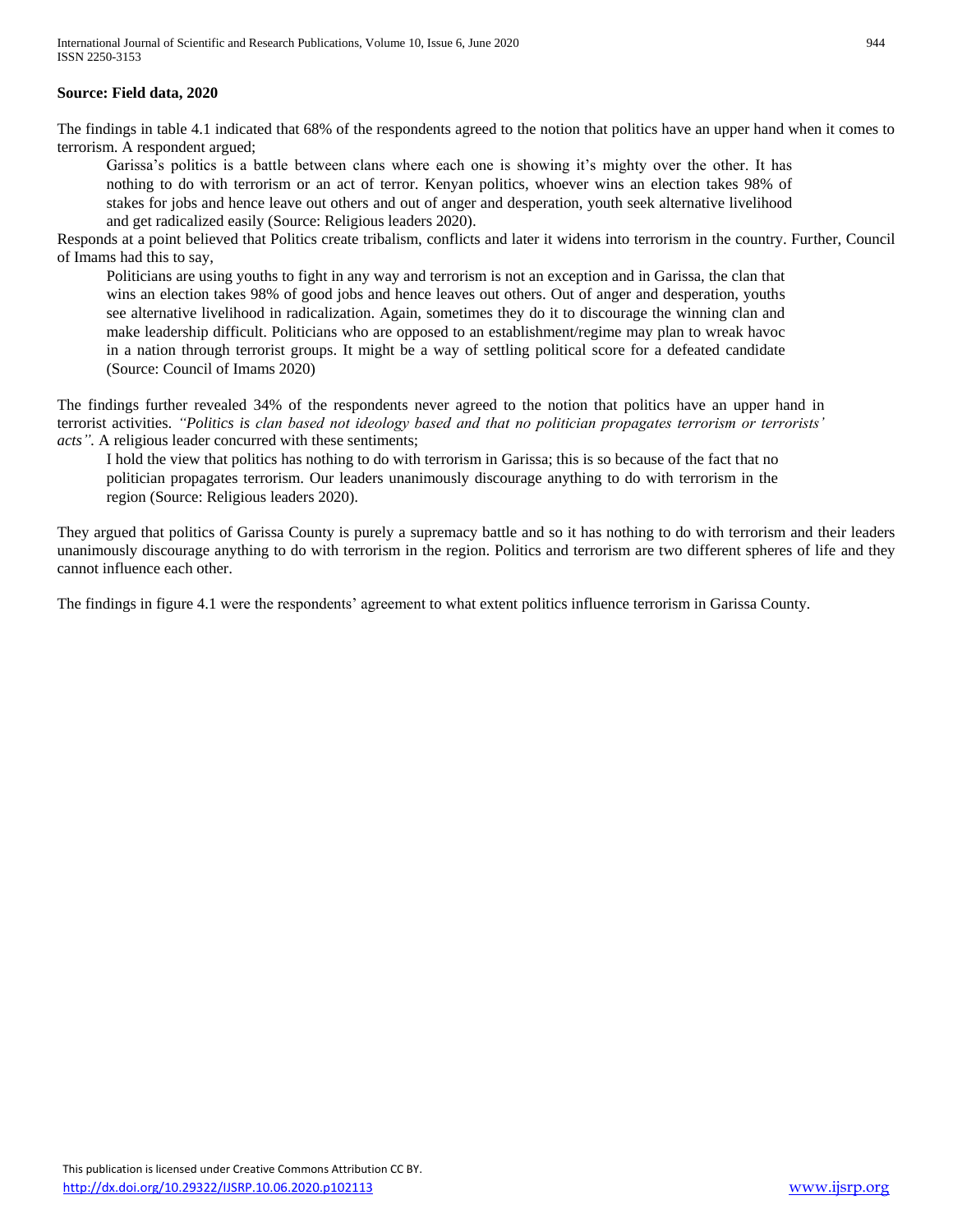

# Influence of politics on terrorism

**Figure 4. 1: Extent of influence of politics on terrorism**

## **Source: Field data, (2020)**

The findings in figure 4.2 indicate that 28 % of the respondents do not agree at all that politics has a hand in terrorism in Garissa County. 13% and 17 % of the respondents to low extent and moderate extent respectively agreed that politics influence terrorism. 31% and 12% of the respondents agreed to a great and very great extent that politics influence terrorism. Council of Imams conformed;

When the political temperature of the region is hot, it can sometimes trigger the uprising of terrorism groups who may tend to take advantage of the situation. Furthermore, some political leaders are radicalized to an extent and therefore influence terrorism (Source: Religious leaders 2020).

The study also sought to find out if frustrated youths become easy to prey to organized criminal activities.

The findings are illustrated in table 4.2.

## **Table 4. 2: frustrated youths become easy to prey to organized criminal activities**

| <b>Statement</b>                                            | Mean |  |
|-------------------------------------------------------------|------|--|
| Frustrated youths become easy to prey to organized criminal | 4.80 |  |
| activities                                                  |      |  |
| Frustrated youths are attached to radicalized groups        | 4.76 |  |
| The affected resort to orthodox means to gain recognition   | 3.76 |  |
| Politics is based on clans and winner takes it all          | 4.83 |  |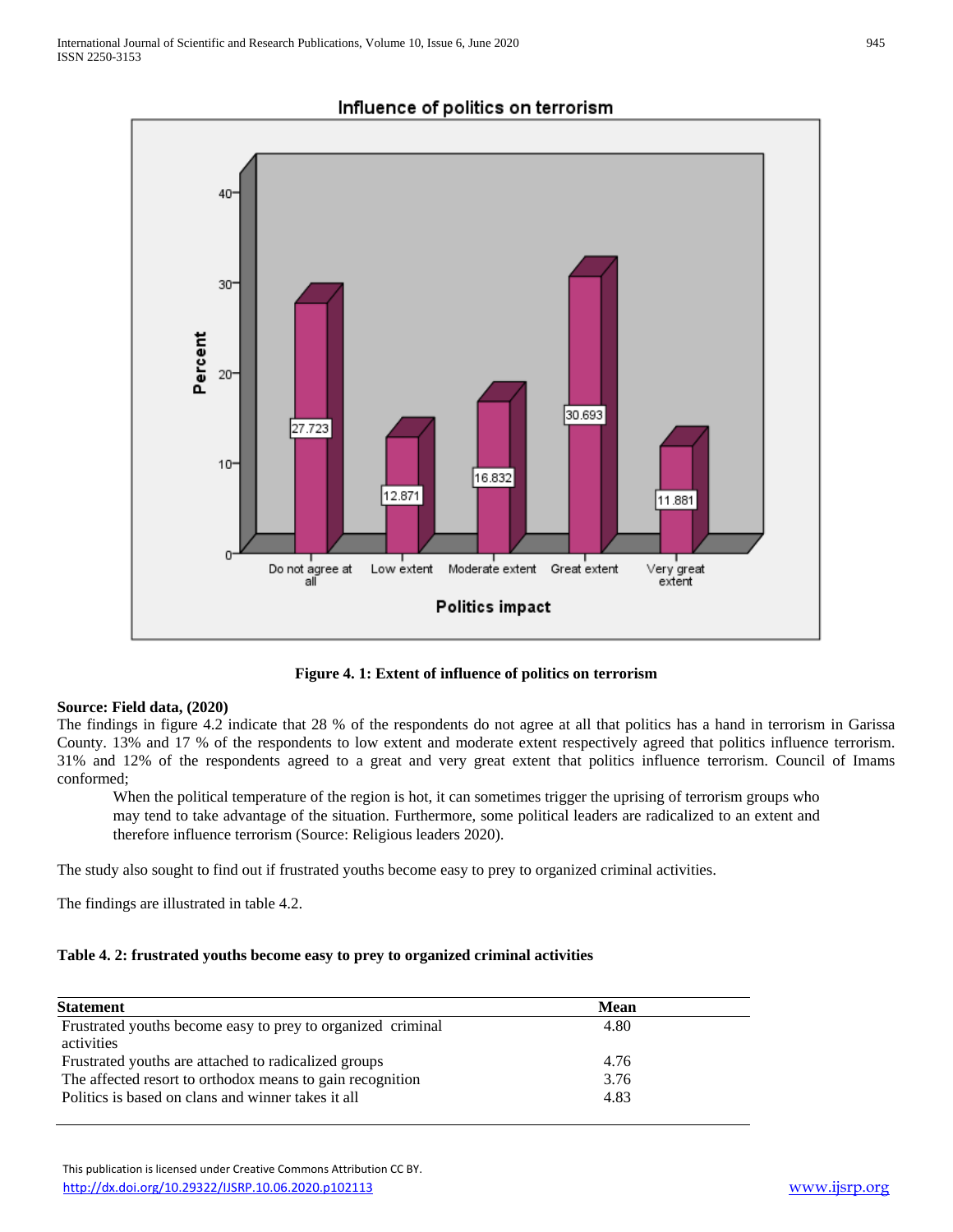The findings on table 4.2 indicated that frustrated youths become easy to prey to organized criminal activities; respondents shown by mean of 4.80 supported this. The findings also illustrated that frustrated youths are attached to radicalized groups; respondents shown by mean of 4.76 supported this. The affected resort to orthodox means to gain recognition shown by means of 3.76. Politics is based on clans and winner takes it all shown by means of 4.83. This means that, politics has an influence on terrorism in Garissa County.

The following were the respondents obtained from the study;

Poor leadership nepotism and favourism in employment in public and private sectors has made many youths to join terrorist groups as a way of survival. Politicians especially do not give equal opportunities to their people forcing the youths into joining terrorisms (Source: Police officer 2020).

Politics play a major role in the sense that if the government of the day subscribes to their ideologies and doctrines, this will always trickle down to the local Mwananchi. Failure by political leaders to fully address and condemn terrorist activities does not help in combating terrorism. In my opinion, local leaders can mobilize locals to cooperate with security apparatus to share intelligence on terrorism (Source: Civil Society Organizations 2020).

Politicians do ride on any opportunities to rise to rise their political mileage. They don't value life but value the number of their supporters. When one wants votes, he may register refugees as votes and encourage them to attain IDs But you find that these people have zero attachment for our community and can easily attack given an opportunity. Furthermore when some politicians fail to get their seat, they revenge by supporting terrorism to frustrate the elected leader (Source: Police officer 2020).

Some politicians are very arrogant and fund these terrorism activities to manifest their superiority through terrorism and threaten their competitors. Furthermore, politicians who are opposed to an establishment /regime may plan to wreak havoc in a nation through terrorist groups. It might be a way of settling political score for the defeated candidate (Source: County employee 2020).

# **V. Summary**

68%. Said, politics has an impact on terrorism in Garissa County. However, 34% of the respondents never agreed to the notion that politics have an upper hand in terrorist activities. 43% of the respondents agreed to a great and very great extent that politics influence terrorism. On the other hand, 28 % of the respondents did not agree at all that politics had contributed to terrorism in Garissa County. Mean of 3.76 revealed that affected youth resorted to orthodox means to gain recognition by politics and mean of 4.83 indicated that politics is based on clans and winner takes it all.

# **VI. Conclusion and recommendation**

The respondents asserted that Kenyan politics is no longer democratic hence has a serious impact on terrorism in Garissa County. As the saying goes, "Siasa Mbaya, Maisha Mbaya" (Bad politics bad livelihood). The politicians say "it's out time to eat" these leave the unrepresented population with feelings of agony and desperation.

Politics has an impact on terrorism in Garissa County according the study's findings. The Government should therefore intervene in dealing with political rigging and give the rightful contesters their guanine winning than being compromised.

# **REFERENCES**

Baker, Kr, James.M and Brian T. (2011)."Combating Is1amic Terrorism in Europe." *American Dip1omacy*. November 2011.

Cooper, D., & Schind1er, P. (2006). *Research Methods.* (3rd ed.) New York: McGraw-Hi11

Davies, J.C.(2010). 'Aggression, Vio1ence, Revo1ution, and War', in J. N. Knutson (ed.) *Handbook of Po1itica1 Psycho1ogy* (San Fransisco, CA: Jossey-Bass, pp. 234-260.

Mugenda*,* O. M & Mugenda A.G*, (*2012). *Research Methods: Quantitative & Qua1itative Approaches*. Nairobi. Acts Press.

 This publication is licensed under Creative Commons Attribution CC BY. <http://dx.doi.org/10.29322/IJSRP.10.06.2020.p102113> [www.ijsrp.org](http://ijsrp.org/)